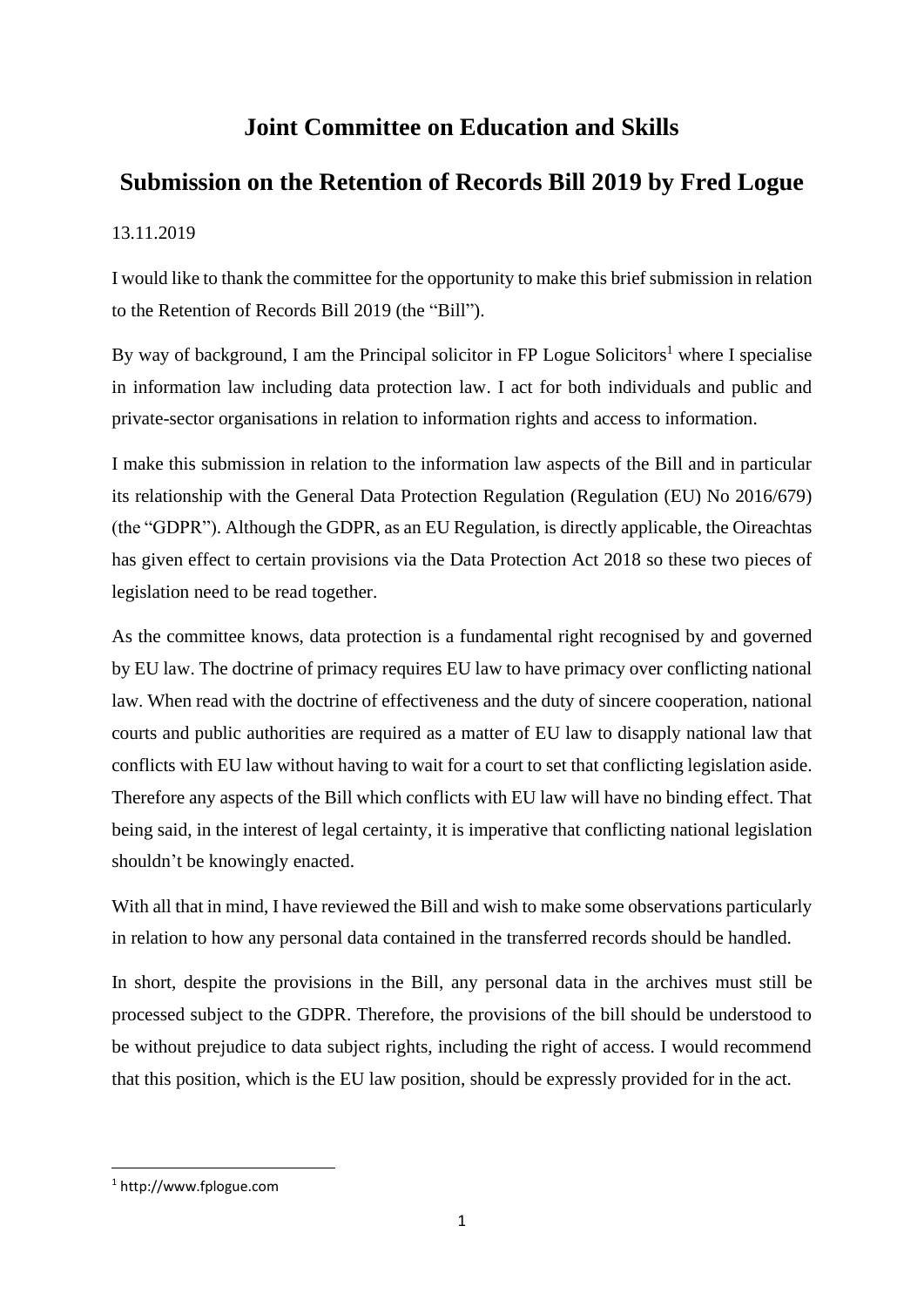I also have concerns that the bill does not make adequate provision for access to records transferred under the Bill. The Bill seems to contemplate that the records will be (a) sealed and (b) withheld from public access under section 3(3)(b). I am not sure that the concept of "sealing" of records is well understood under Irish law. The word gives the impression that the transferred records will be physically sealed but it is not clear from the draft if this is the case. It does seem however that that restrictions on access over and above public access will be imposed because the "sealing" is distinct from the restriction on public access. Crucially the bill is silent on whether the transferred records will be accessible to the National Archives internally.

As a matter of law, I don't believe records held by the National Archives can be physically sealed in the manner that seems to be contemplated by the bill. In other words I don't believe it is possible to pass legislation which provides for no access whatsoever to information for anyone, for any reason until regulations under section 6 are made.

First and importantly, the personal data in the transferred records must be accessible as of right to data subjects; this should be expressly recognised in the bill. Any access by the National Archives, its staff and service providers that is necessary to give effect to data subject access rights must also be possible and should be expressly provided for in the legislation.

Second, the High Court under the Constitution has full and original jurisdiction and has the power to order access by way of discovery or otherwise. Equally the Data Protection Commission, High Court and Circuit Court have jurisdiction to grant access following a data protection investigation or data protection litigation. These powers should be expressly reflected in the bill.

There should therefore be an express provision allowing the National Archives, its staff and contractors to access the records for the purpose of giving effect to data subject rights. Similarly there needs to be express provisions allowing the Data Protection Commission and the applicable courts access the records for the purpose of a data protection investigation, data protection litigation, discovery etc. and to order disclosure to third parties following such procedures.

If these provisions (which exist independently of the Bill under EU law and the Constitution) are not clarified there is a high likelihood that the National Archives will be unsure of its legal obligations giving rise to unnecessary delay for data subjects wishing to access their personal data. It will also lead to more disputes, more complaints and eventually litigation.